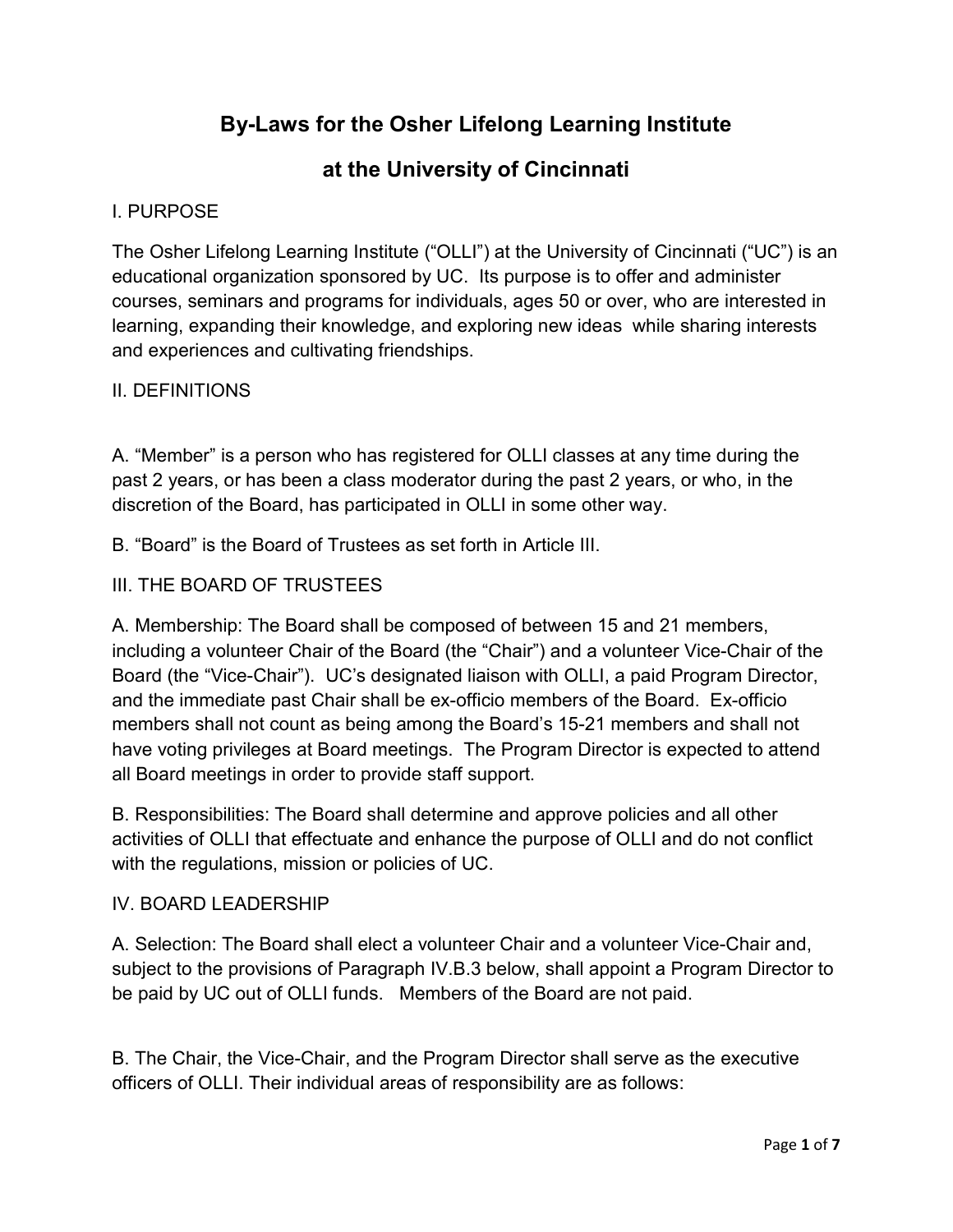1. The Chair: The Chair shall call and preside over all Board meetings. He/she shall appoint the Chairpersons of all of the Board committees and approve the agenda for all Board meetings. He/she shall also serve as an ex-officio member of all Board committees.

2. The Vice-Chair: The Vice-Chair shall serve in the role of the Chair in the latter's absence or in the event that the position of Chair becomes vacant (until a new Chair is elected, per Paragraph VIII.B below). He/she shall also serve as an ex-officio member of all Board committees.

3. The Program Director: The Program Director shall, consistent with a job description created by the Board and approved by UC, administer the day-to-day activities of OLLI and make recommendations to the Executive Committee and to the Board concerning proposed policies. The Program Director shall report to the OLLI Board Chair and to the Director of Continuing Education at UC, or to any other leader designated by UC, who shall jointly establish goals for the Program Director and review his/her progress and performance.

## V. COMMITTEES

A. Standing Committees: The standing committees of the Board shall be: Executive, Governance, Budget and Finance, Curriculum, Marketing, and Friends of OLLI. Each committee and the Board shall establish its own Standing Rules, *i.e.*, those procedures under which they operate. While the Board sets policy for OLLI, committees may make recommendations on policy matters to the Board for its consideration

B. Functions of the Standing Committees:

1. Executive Committee: The Executive Committee shall consist of the Chair, Vice-Chair, the Chairpersons of the standing committees, and the Immediate Past Chair. The Executive Committee shall meet at the discretion of the Chair. A quorum shall consist of a majority of the Committee's members. The Program Director is expected to attend all Executive Committee meetings in order to provide staff support. The Program Director and the Immediate Past Chair shall not have voting privileges at such meetings. The Committee shall deliberate and recommend policy changes to the Chair and Program Director for consideration and approval by the Board. The Committee shall also have the authority to approve any emergency expenditures in excess of \$2,000 when it is not feasible to timely convene the Board for review and approval.The Committee shall be empowered to act for the Board in situations requiring actions between regular Board meetings, when it is otherwise not possible for the Board to act in a timely manner. Actions or decisions of the Executive Committee shall be reported to the Board at its next regularly scheduled meeting.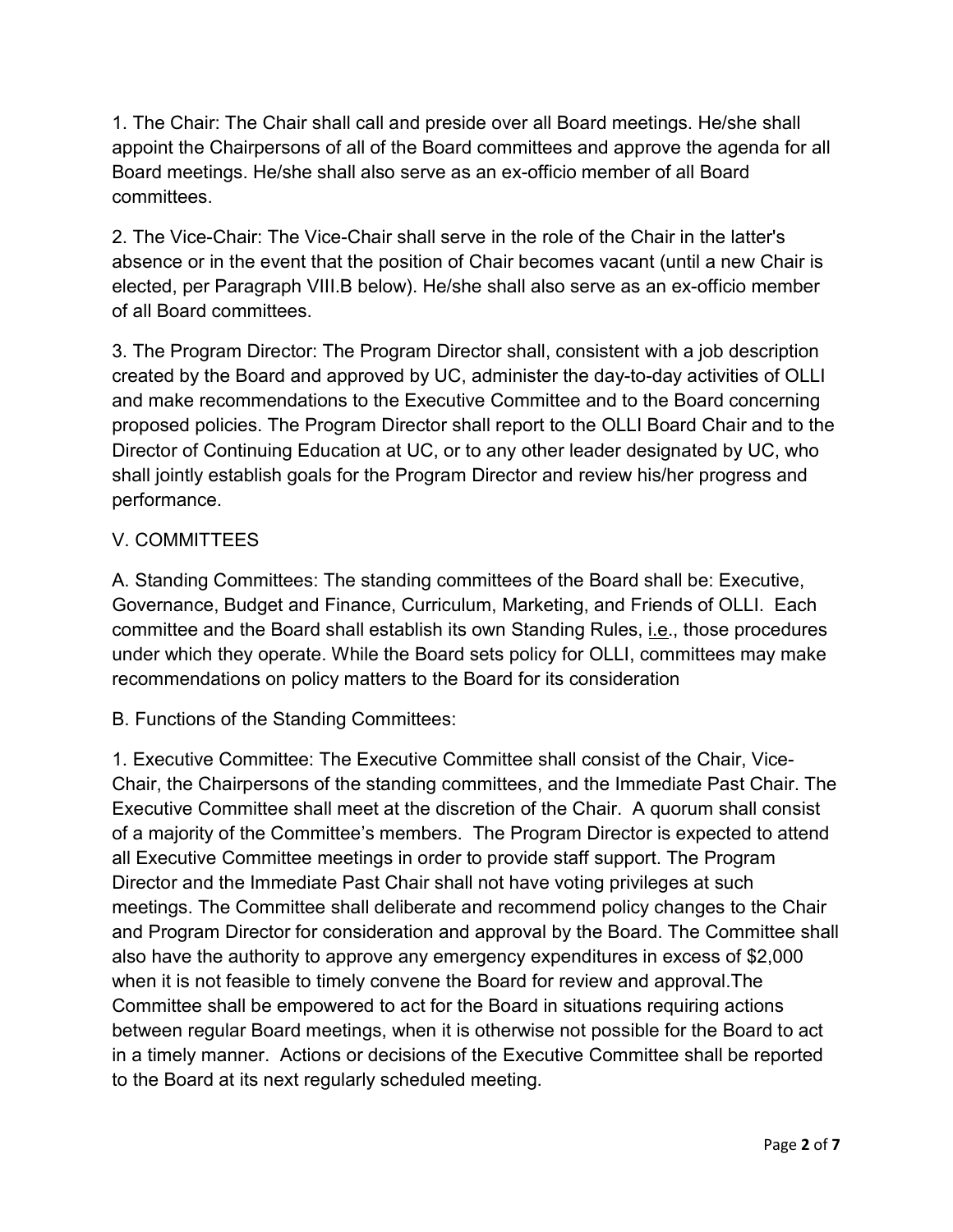2. Governance Committee: The Governance Committee shall monitor the effectiveness and integrity of the processes by which the leadership structure of the Board advances the interests and objectives of OLLI. Its responsibilities include, but are not limited to, (a) overseeing the process of nominating Board members and its Chair and Vice-Chair; (b) monitoring the participation and contribution of Board members and advising the Board on such matters; (c) making recommendations on the size of the Board; (d) advising the Chair on filling interim Board vacancies; (e) making recommendations to the Board on revising OLLI's by-laws; (f) ensuring that OLLI is in compliance with all federal and state laws as well as the policies and procedures of UC; and (g) overseeing the nominations of individuals in the OLLI community whom the Board wishes to recognize for their contributions and dedication.

3. Budget and Finance Committee: The Budget and Finance Committee shall prepare and oversee – in conjunction with the Program Director – OLLI's annual budget, review budget requests and allocations, and make recommendations to the Board on all matters of finance. The Committee, with the input of the Chair and Program Director, shall also oversee the day-to-day activities as to how grants monies are spent by OLLI. Consistent with the above, the Committee shall monitor and direct the University of Cincinnati Foundation regarding the investment of funds donated to or for OLLI by entities other than the Osher Foundation. A summary of revenues and expenses will be provided annually to the Board by the Committee.

4. Curriculum Committee: The Curriculum Committee shall provide OLLI members with a wide and varied program of courses, seminars and programs under the direction of capable moderators chosen by the Committee. The Committee shall provide course content for quarterly course catalogues, as well as assist the Program Director in directing the design and production of the catalogues. The Committee shall recommend to the Board courses of action to achieve these goals.

5. Marketing Committee: The Marketing Committee shall oversee all efforts to encourage individuals in the greater metropolitan Cincinnati community to take advantage of the educational offerings of OLLI. The Committee shall publicize and promote the objectives, activities and offerings of OLLI through the print, broadcast, television, and electronic media.

6. Friends of OLLI Committee: The Friends of OLLI Committee shall operate, within the guidelines of the University of Cincinnati Foundation, as a fundraising and development unit to provide funds for the benefit of OLLI.

C. Ad hoc and Ongoing Non-Standing Committees: The Chair may appoint from time to time committees to assist the Board in any matter not coming within the responsibilities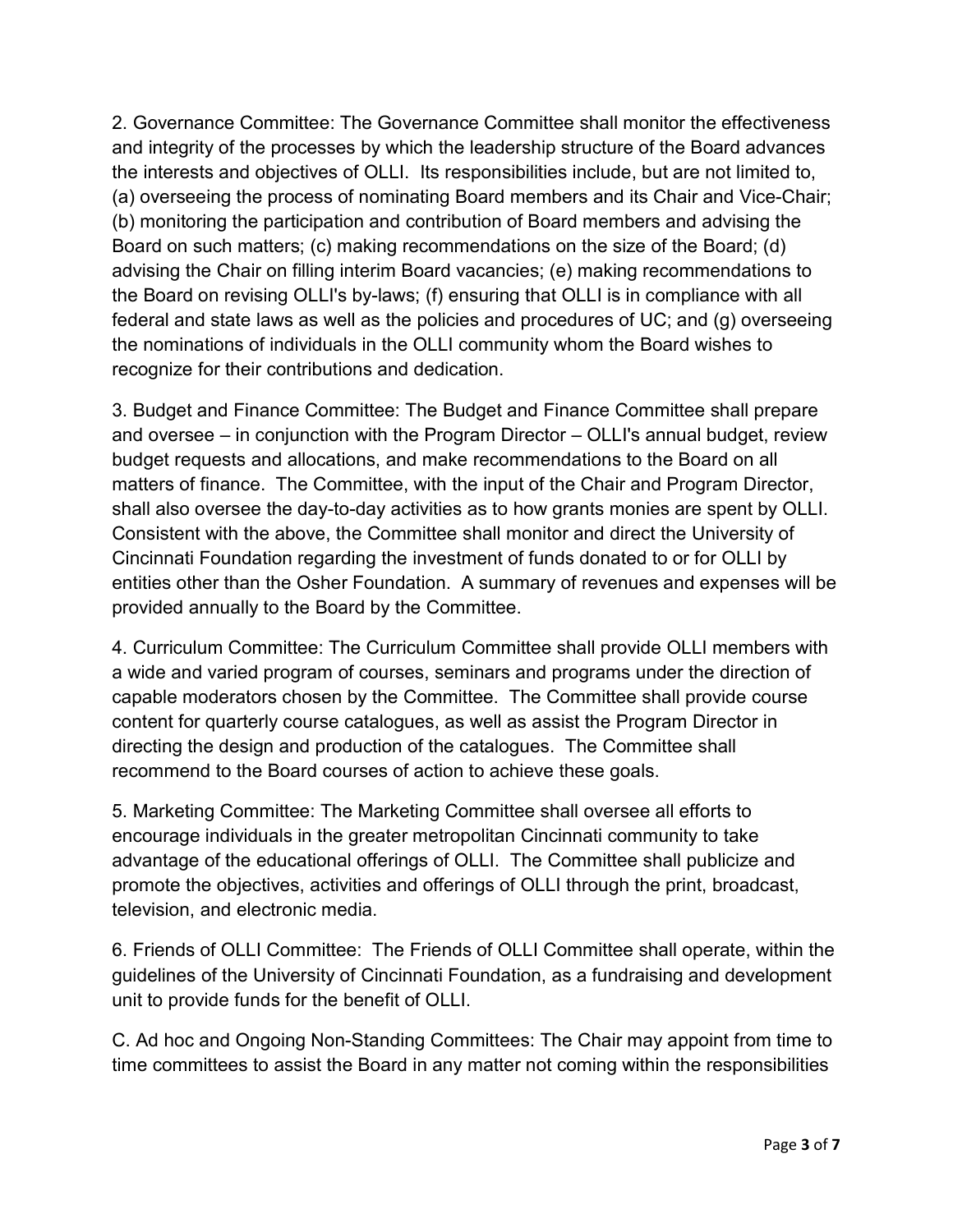of the Standing Committees. The Chair shall notify the Board of the creation of any such committee and the members who will be staffing it.

## VI. MEETINGS

A. Board: The Board shall meet no less than six (6) times per "Academic Year" (defined as a 12-month period beginning on July 1 of any given calendar year and ending on June 30 of the following calendar year) at the time and place designated by the Chair. A quorum shall consist of a majority of the members of the Board. To be counted for quorum and voting purposes, members shall be present in person or, to the extent permitted by Ohio law, by teleconference.

All items proposed for a vote shall be passed by a majority of those members present, unless otherwise provided for in these by-laws. The Chair shall withhold his/her vote so as to be used as a vote tie-breaker when needed. All new items to be proposed to be voted on, by either the Chair, Program Director, Committee Chairperson or member, shall, wherever feasible, be placed on the agenda to be sent out 7 days in advance of the Board meeting.

The Chair, or one-third (1/3) of the Board membership, may call a special meeting of the entire Board on an as-needed basis to consider and vote on urgent issues that cannot wait until the next scheduled meeting. The Chair may also order that the Board go into an executive session to consider personnel and other sensitive matters, as provided in the open meetings law of the State of Ohio, in which case the deliberations will not be reflected in the minutes of that Board meeting. Meetings shall be open to all OLLI members and, in the discretion of the Board, non-members, but such persons may be excluded from the meeting when the Board goes into executive session. The dates and times of Board meetings shall be posted on the OLLI website.

B. Executive Committee: The Executive Committee shall meet at the discretion of the Chair. A quorum shall consist of a majority of the Committee's members.

C. Committees: The standing committees shall meet at the discretion of their Chairpersons, but no less than 2 times per Academic Year.

## VII. NOMINATIONS AND ELECTIONS

A. Board Members: The Governance Committee shall create a slate of nominees to the Board and advise the Board of said slate no later than one (1) month prior to the final Board meeting of the Academic Year. Nominees must be members of OLLI. The Governance Committee Chairperson shall notify a Board member of the expiration of his/her term at least three months prior to the expiration date in order to determine whether or not the member will accept another term on the Board; provided that the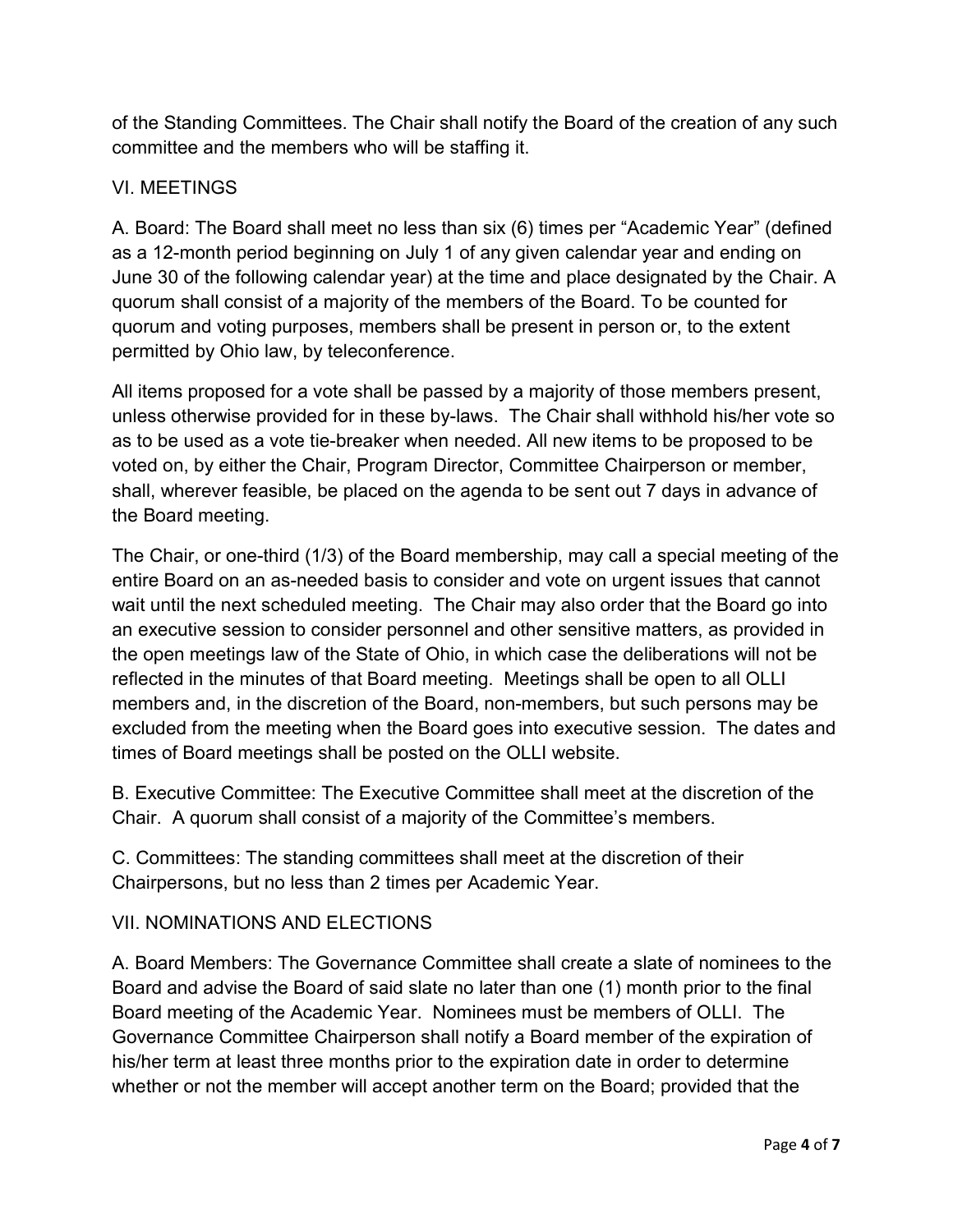Governance Committee desires that individual to remain on the Board. The Board shall vote on each of the proposed nominees at the final Board meeting of the Academic Year. In addition, the Board may in its discretion invite non-members to serve on the Board in an advisory, non-voting capacity. Election to the Board requires approval by a majority of the current total membership of the Board.

If a Board member's tenure with the Board terminates prior to its normal expiration, the Chair, upon recommendation of the Governance Committee, will select another individual to finish the term of the departing Board member. At the expiration of the term of the departing member (unless the term in question has less than 6 months remaining, in which case the position may be left unfilled), any recently-appointed interim member may be nominated for, and serve, one additional full three-year term as a Board member, and perhaps another successive full three-year term of his/her own as Board member, as provided for in Paragraph VII below, provided that he/she initially served less than one-half of the departing member's three-year term. However, if an interim Board member serves more than one-half of the departing member's three-year term, he/she may be nominated for, and serve, only one full three-year term of his/her own.

B. Chair and Vice-Chair: The Governance Committee shall recommend nominees for the positions of Chair and Vice-Chair and advise the Board of such nominations no later than one month prior to the final Board meeting of the Academic Year. The Board shall vote on the proposed nominees, as well as any individual nominated by a Board member at the final Board meeting of the Academic Year. If the tenure of a Chair or Vice-Chair terminates prior to its normal expiration, the Governance Committee shall recommend a replacement for approval by the Board. All elections to these positions shall require approval by a majority of the total current membership of the Board.

## VIII. TERMS

A. Members of the Board shall be elected to serve for three consecutive Academic Years and are eligible, with the Board's approval, for one additional consecutive threeyear term. A Board member may be elected to one further three-year Board term after a hiatus of at least one year.

B. The Chair and Vice-Chair shall be elected to two-year terms and are eligible, with Board approval, for one additional two-year term. Should the Chair's or Vice-Chair's final term in that capacity carry over to a date beyond the date of his/her term limit as a member of the Board provided for in Paragraph VIII.A of these Bylaws, then such term limit is hereby waived pending completion of that term of office.

C. A Chair whose term has expired will be designated as the Immediate Past Chair. Such an individual shall retain the right to remain on the Board as an ex officio member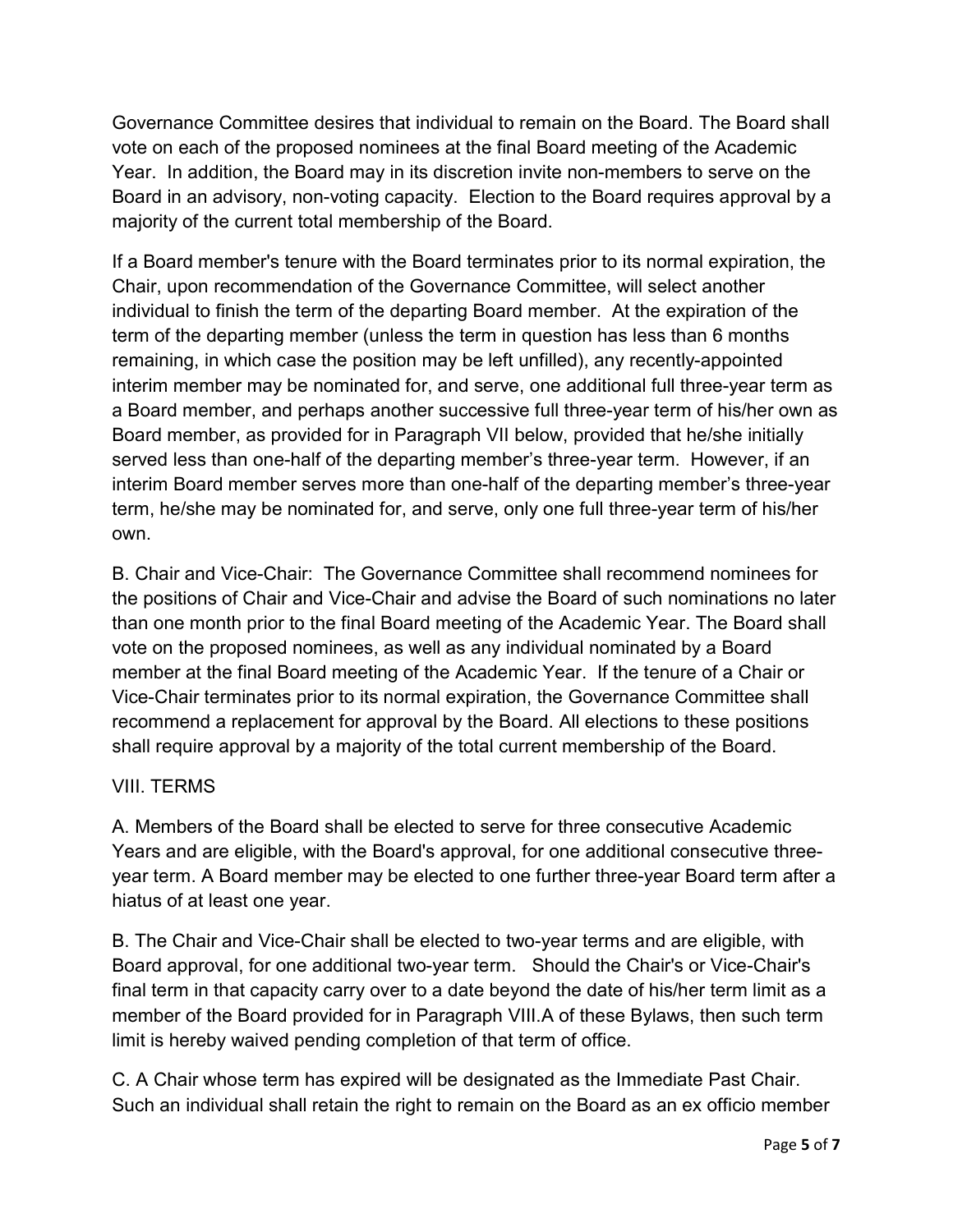without voting privileges for the next two years following the expiration of his/her term of office as Chair and shall also serve during those two years as a non-voting member of the Executive Committee.

D. Standing Committee Chairpersons shall be members of the Board. Such Chairpersons shall be appointed annually by the Chair. Each Standing Committee shall also have a Vice-Chair appointed by the Committee's Chair after consultation with the Board Chair.

E. Upon recommendation of the Governance Committee, the Board may, by a twothirds majority vote, terminate the membership of any Board member who does not attend at least 50% of the regular Board meetings or who fails to attend 4 meetings in a row.

## IX. CONFLICT OF INTERESTS

As volunteers for a program of the University of Cincinnati, OLLI's Board Members are expected to abide by the broad obligations set forth in the Code of Conduct to the extent they are speaking or acting on behalf of the University: Board Rule 10-17-01 Conduct and Ethics. (http://codes.ohio.gov/oac/3361%3A10-17 ).

## X. FEES

Fees for participation in the OLLI program shall be established by the Board in consultation with University of Cincinnati's designated liaison with OLLI. All fees shall be collected by the University and deposited in the OLLI University operational account. All direct and regular expenses shall be paid from this account.

#### XI. NON-FEE INCOME

A. Operational income. Operational income from other sources shall be deposited into the OLLI University operational account.

B. Non-operational income. Money from outside sources in the form of grants (other than from The Osher Foundation), gifts, bequests and other contributions to OLLI or "Friends of OLLI" shall be regarded as non-operational income and shall be deposited into a separate OLLI University Foundation account or "Friends of OLLI" University Foundation account, as appropriate. Subject to normal administrative costs, these funds shall be used exclusively to support activities of OLLI.

C. In the event OLLI, or the same entity under a different name, is dissolved or disbanded, all funds of OLLI shall belong to the University of Cincinnati, to be used for purposes substantially similar to those of OLLI.

## XII. INCLUSION AND NON-DISCRIMINATION